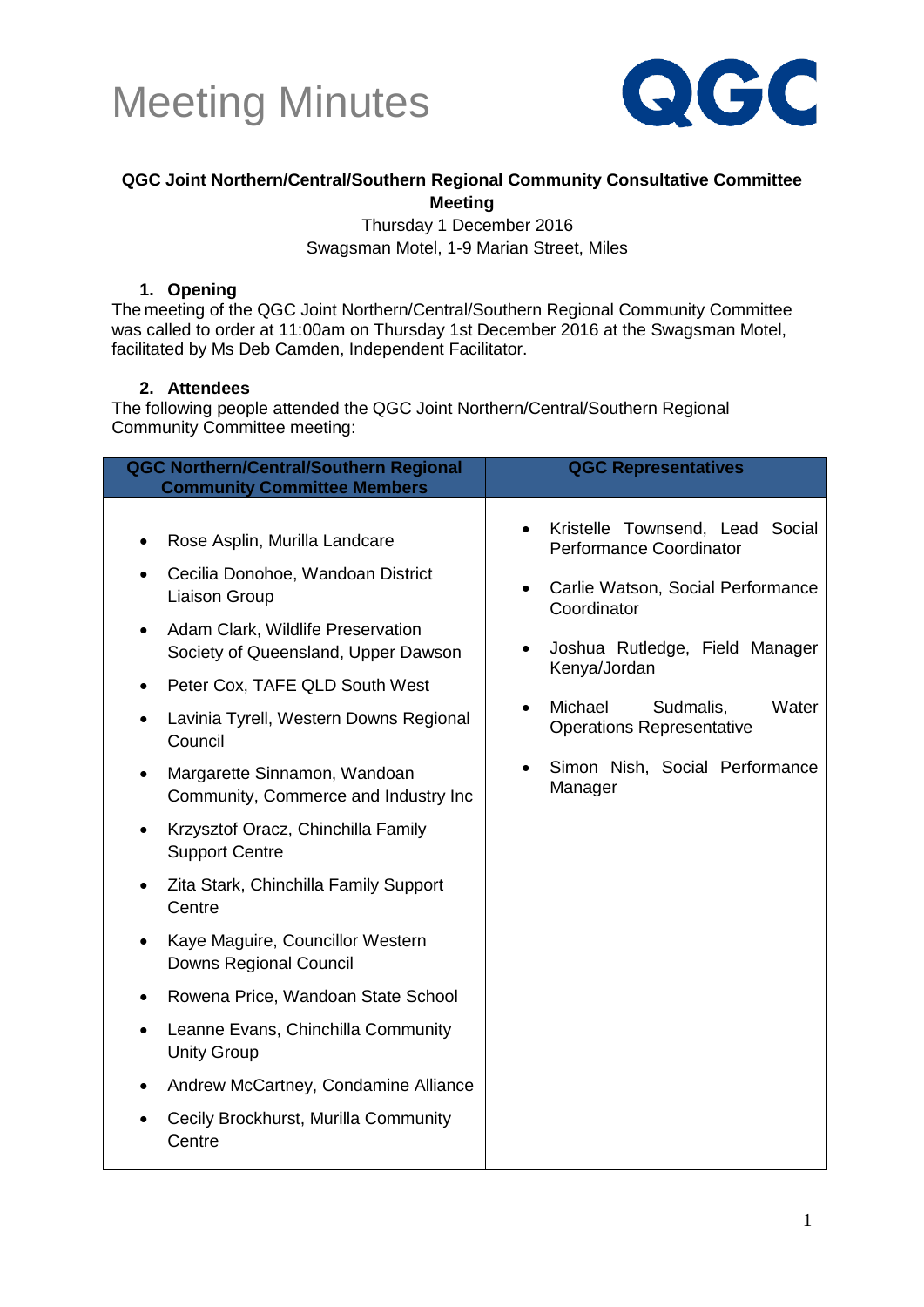

| Ros Wade, Tara Neighbourhood Centre                                                                                                                                                                                                                                                                                                                                                                                                                                                                                                                                                                                                                                                                                                                            |                                               |
|----------------------------------------------------------------------------------------------------------------------------------------------------------------------------------------------------------------------------------------------------------------------------------------------------------------------------------------------------------------------------------------------------------------------------------------------------------------------------------------------------------------------------------------------------------------------------------------------------------------------------------------------------------------------------------------------------------------------------------------------------------------|-----------------------------------------------|
| <b>Apologies</b>                                                                                                                                                                                                                                                                                                                                                                                                                                                                                                                                                                                                                                                                                                                                               | <b>Independent Facilitator</b>                |
| Aschleigh Perring, Miles Health Service<br>٠<br>Patricia Peck, Wieambilla Estates Rural<br>Subdivision<br>Louise Sanderson, Goondir Health<br>Services<br>Gayle Porter, Tara Futures Group Inc.<br>$\bullet$<br>Darren Cook/Andrew Robertson, Field<br>$\bullet$<br>Manager - North<br>Ravi Chandra, Tenure Advisor<br>$\bullet$<br>Beth Wood, Dalby Welcoming<br>$\bullet$<br><b>Community Committee</b><br>Dean Russell, Dalby State High School<br>$\bullet$<br>Cameron O'Neil, Queensland Murray<br>$\bullet$<br><b>Darling Committee</b><br>Terri Keller, Western Downs Regional<br>$\bullet$<br>Council<br>Sharn Pogan, Miles State High School<br>P&C<br>Kimberley Lingard, Chinchilla<br><b>Community Commerce and Industry</b><br>Jayne Swift, Ozcare | Deb Camden, PRISM Communication<br>Architects |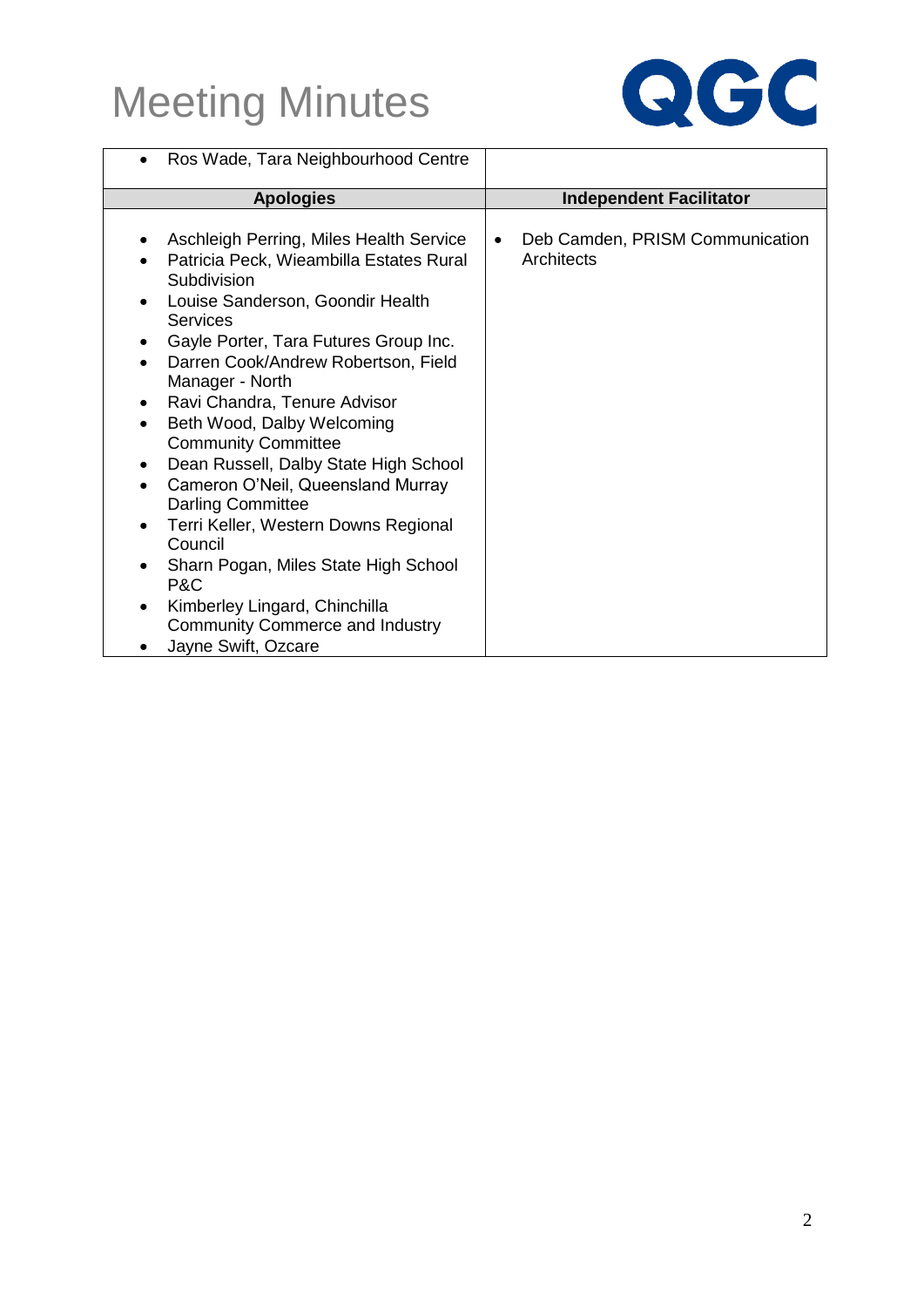

#### **3. Meeting agenda**

The following items of business were discussed as per the meeting agenda:

| <b>Agenda item</b>                       | <b>Details</b>                                                                                                                                                                                                                                                                                                                                                                                    |
|------------------------------------------|---------------------------------------------------------------------------------------------------------------------------------------------------------------------------------------------------------------------------------------------------------------------------------------------------------------------------------------------------------------------------------------------------|
| a. Introductions and<br>meeting overview | Deb Camden gave a broad overview of the meeting format,<br>housekeeping/emergency procedures and acknowledged the<br>traditional owners of the land, recognising past and present elders.                                                                                                                                                                                                         |
| b. Safety moment                         | Carlie Watson shared a safety moment:                                                                                                                                                                                                                                                                                                                                                             |
|                                          | On 9 October, there was a tragic event when a single vehicle roll-<br>over resulted in the death of one of our Easternwell colleagues,<br>Andrew Lines. Andrew was 35-years-old and leaves his wife Jacqui<br>and their four children.                                                                                                                                                            |
|                                          | Sadly QGC and our contractors have had a number of safety<br>incidences following this. A number of them have been hand<br>injuries.                                                                                                                                                                                                                                                              |
|                                          | Our whole business undertook a safety stand down to focus on<br>safety to ensure we prevent any future harm happening to people.                                                                                                                                                                                                                                                                  |
|                                          | The lessons learnt:                                                                                                                                                                                                                                                                                                                                                                               |
|                                          | Follow the rules, procedures and safe work methods                                                                                                                                                                                                                                                                                                                                                |
|                                          | Be mindful to look out for yourself and look out for each other.<br>٠                                                                                                                                                                                                                                                                                                                             |
|                                          | Carlie invited people to share examples of when people knowingly<br>or unknowingly did something unsafe and thought about it<br>afterwards. Several committee members shared examples. Carlie<br>reiterated a focus on safety in each moment, follow safe practices<br>and look out for each other.                                                                                               |
| c. Adoption of<br>minutes                | Deb Camden led roundtable introductions of Community<br>Committee members and QGC representatives. Deb Camden<br>asked the committee to formally consider the minutes of the<br>Northern Regional Community Consultative Committee meeting<br>held 9th September and Central/Southern Regional Community<br>Consultative Committee meeting held 8th September and asked for<br>suggested changes. |
|                                          | The last Northern Regional Community Consultative Committee<br>meeting minutes and Central/Southern Regional Community<br>Consultative Committee minutes were adopted.                                                                                                                                                                                                                            |
| d. Actions from<br>previous meeting      | Deb Camden reviewed the actions from the previous meeting.                                                                                                                                                                                                                                                                                                                                        |
|                                          | <b>Pipeline subsidence</b>                                                                                                                                                                                                                                                                                                                                                                        |
|                                          | A concern was shared with us at the last meeting around<br>pipeline subsidence and potential safety issues for land<br>owners. Carlie Watson advised that she highlighted the<br>concerns with our Manager for Common Processes who has<br>advised that for the bulk of pipeline areas that rectification of<br>subsidence will now be a quicker process.                                         |
|                                          | Our Manager for Common Processes shared that we are<br>completing monthly aerial patrol and ground patrols are                                                                                                                                                                                                                                                                                    |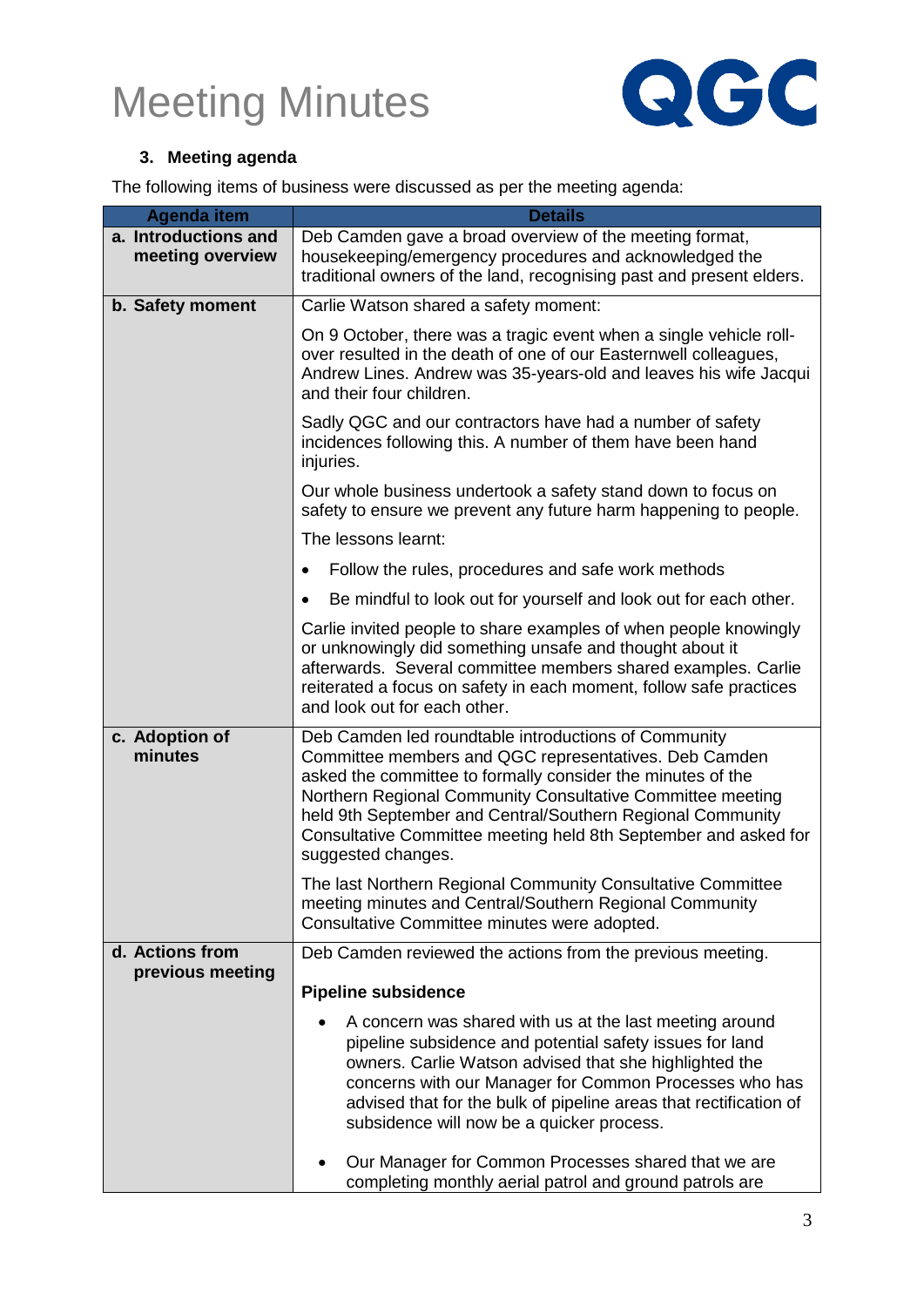

| <b>Agenda item</b> | <b>Details</b>                                                                                                                                                                                                                                                                              |  |
|--------------------|---------------------------------------------------------------------------------------------------------------------------------------------------------------------------------------------------------------------------------------------------------------------------------------------|--|
|                    | completed when operators are carrying out other<br>programmed maintenance work in the area.                                                                                                                                                                                                 |  |
|                    | Right of Way (ROW) inspections are typically performed<br>quarterly (ground patrol) during the cathodic protection<br>surveys. As well as our patrols, the environmental team also<br>carry out ROW audits on a regular basis.                                                              |  |
|                    | Now that the bulk of our new pipelines have come out of the<br>initial warranty period we are able to respond to defect<br>rectification directly with our Transmission Operations team<br>rather than calling on the original pipeline installer to rectify.                               |  |
|                    | A committee member advised that the repairs on the pipeline were<br>a slow process as there were more repair areas being uncovered<br>during the process and that full walk arounds were required.                                                                                          |  |
|                    | Action: Carlie Watson to advise Manager for Common Processes<br>that slow progress is being made with repairs and that more<br>required repairs are being picked up by walking the area.                                                                                                    |  |
|                    | <b>Fire Planning/vegetation management</b>                                                                                                                                                                                                                                                  |  |
|                    | QGC has plans in case of fire, including a Bushfire Risk<br>Management plan to reduce fuel load of vegetation and risk<br>of fires on our properties to make sure we were taking care<br>of this to keep people safe.                                                                       |  |
|                    | We have firefighting equipment and personnel available at<br>all major facilities.                                                                                                                                                                                                          |  |
|                    | Regarding QGC property, bushfire management is the<br>responsibility of the tenant and they are required to have a<br>hazard reduction plan and ensure appropriate fire breaks<br>are in place. Fire fuel loads are managed through a<br>combination of grazing and hazard reduction burns. |  |
|                    | Our plans were put into action this week when there was a<br>fire, started by lightning, at Woleebee Creek. The fire was<br>put out in a joint effort between the local fire brigade,<br>Diamond Protection and Stanbroke with no people or<br>infrastructure harmed.                       |  |
|                    | Bill Townsend is our key contact regarding general QGC<br>Bushfire Management. We are able to pass on information<br>for him to have the most relevant representative participant<br>where possible in rural fire days through our Information<br>Line 1800 030 443.                        |  |
|                    | A committee member stated that she requires a specific QGC                                                                                                                                                                                                                                  |  |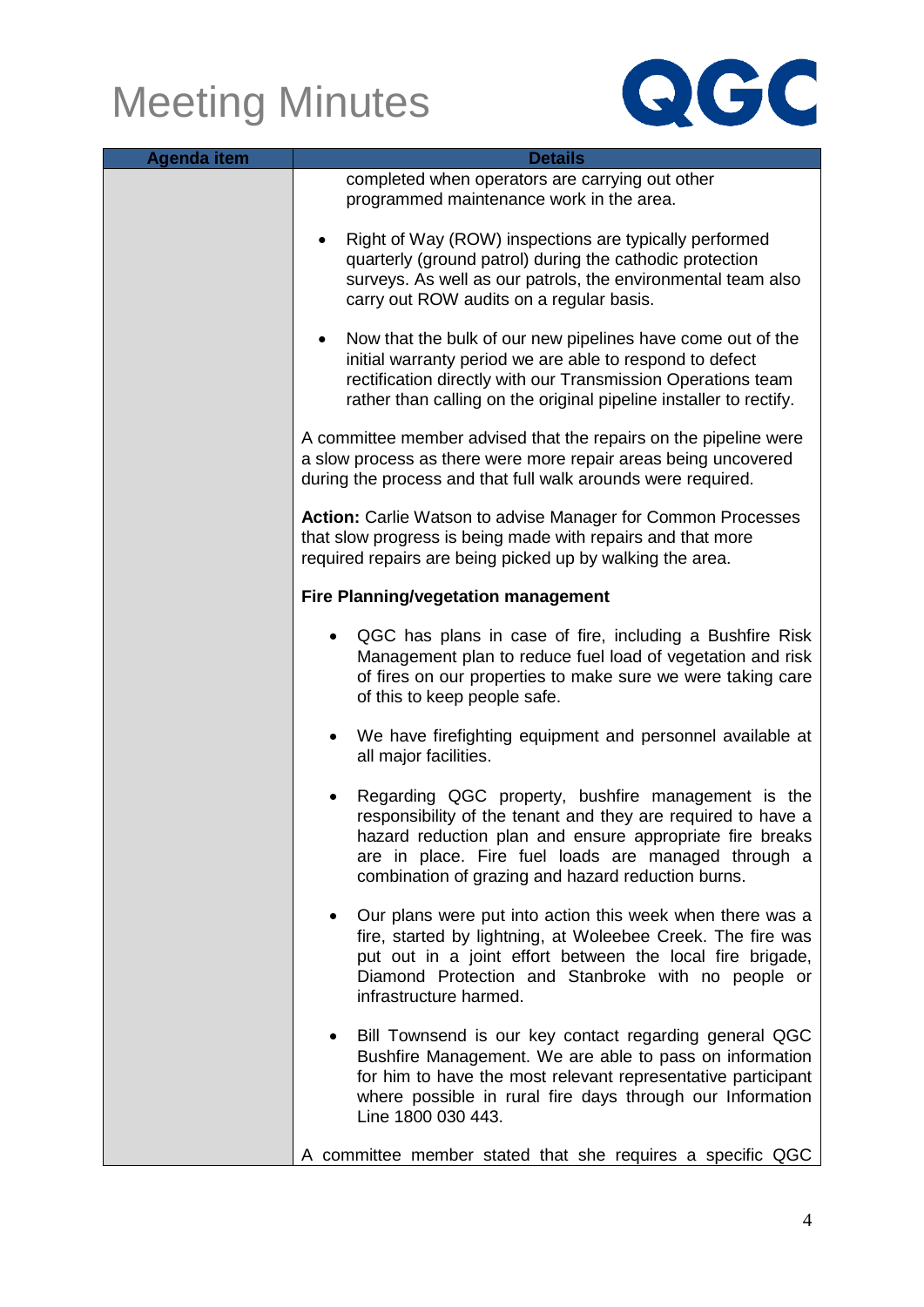

| <b>Agenda item</b> | <b>Details</b>                                                                                                                                                                                                                                                                                                                                                                                                                                                        |
|--------------------|-----------------------------------------------------------------------------------------------------------------------------------------------------------------------------------------------------------------------------------------------------------------------------------------------------------------------------------------------------------------------------------------------------------------------------------------------------------------------|
|                    | contact and phone number for the Rural Fire Brigade in the North.                                                                                                                                                                                                                                                                                                                                                                                                     |
|                    | Action: Carlie Watson to liaise with Bill Townsend on specific<br>delegate for Woleebee Creek Rural Fire Brigade.                                                                                                                                                                                                                                                                                                                                                     |
|                    | <b>Feedback on QGC Communities Fund</b>                                                                                                                                                                                                                                                                                                                                                                                                                               |
|                    | Kristelle reported feedback from the last Central/South Committee<br>around potentially reducing thresholds and partially funding projects<br>for the QGC communities fund has been provided to our Social<br>Investment personnel.                                                                                                                                                                                                                                   |
|                    | <b>Concerns regarding Stanbroke cattle breaking out of fences</b>                                                                                                                                                                                                                                                                                                                                                                                                     |
|                    | If they prefer, locals are able to call Stanbroke directly if they would<br>like further information or alert Stanbroke to an operational issue<br>that needs to be addressed, such as cattle getting out of a<br>fenceline. Stanbroke have confirmed that committee members are<br>able to contact Tony Roseby (Stanbroke Backgrounding Manager)<br>for all operational issues concerning their operations on QGC Land.                                              |
|                    | You are also welcome to call our QGC 1800 030 443 line.                                                                                                                                                                                                                                                                                                                                                                                                               |
|                    | Action: Carlie will provide an email out to committee members<br>confirming the phone number provided for Tony.                                                                                                                                                                                                                                                                                                                                                       |
|                    | <b>QGC Land rates</b>                                                                                                                                                                                                                                                                                                                                                                                                                                                 |
|                    | Carlie Watson provided further information around QGC's land<br>rates. QGC has neither received nor requested a refund for any<br>previous rates paid. In some circumstances, QGC receives multiple<br>land valuations where a single property is comprised of several lots<br>on plan. QGC's rural properties are categorised in the WDRC rates<br>scheme as "Petroleum Other".                                                                                      |
|                    | Section 57 of the Land Valuation Act 2010 (Qld) ('the Act') provides<br>that adjoining lots must be included in the same valuation notice<br>where the adjoining lots are owned by the same person, leased to<br>the same person, and being worked as a single business unit. QGC<br>identified adjoining land parcels that we believed met the criteria in<br>the Act and requested the Valuer-General to amalgamate multiple<br>valuations into a single valuation. |
|                    | QGC understands that the Western Downs Regional Council is<br>seeking a review of the Valuer-General's valuation decisions so it's<br>inappropriate for QGC to comment further at this stage.                                                                                                                                                                                                                                                                         |
|                    | Economic planning/marketing planning for Wandoan                                                                                                                                                                                                                                                                                                                                                                                                                      |
|                    | Simon reported that Government bodies had met to progress                                                                                                                                                                                                                                                                                                                                                                                                             |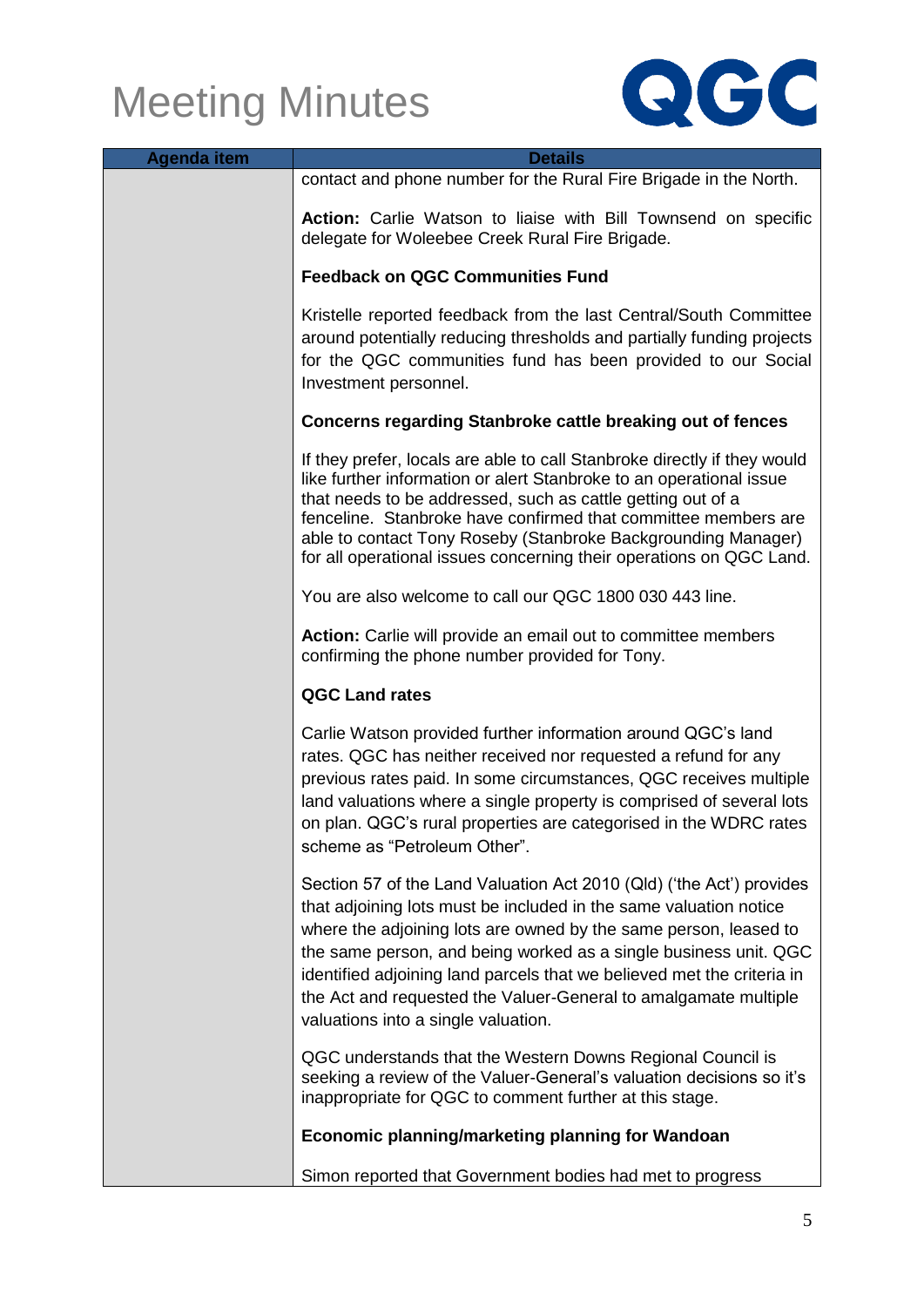

| <b>Agenda item</b>             | <b>Details</b>                                                                                                                                                                                                                                                                                                                                                                                                                                                                                                                                   |  |
|--------------------------------|--------------------------------------------------------------------------------------------------------------------------------------------------------------------------------------------------------------------------------------------------------------------------------------------------------------------------------------------------------------------------------------------------------------------------------------------------------------------------------------------------------------------------------------------------|--|
|                                | economic planning for the region and to collate initiatives<br>happening across various departments.                                                                                                                                                                                                                                                                                                                                                                                                                                             |  |
|                                | Action: Simon to provide an update on any further developments<br>in this area at the next meeting.                                                                                                                                                                                                                                                                                                                                                                                                                                              |  |
| e. Operations<br><b>Update</b> | Joshua Rutledge, Field Manager for Kenya/Jordan, provided an<br>update on our operations and the Charlie development:                                                                                                                                                                                                                                                                                                                                                                                                                            |  |
|                                | There may be some localised flaring as routine operational<br>$\bullet$<br>maintenance continues as scheduled.                                                                                                                                                                                                                                                                                                                                                                                                                                   |  |
|                                | Operations in the North are preparing for smooth transition<br>$\bullet$<br>and integration of the Charlie development next year. There<br>will be an addition flare at Charlie field compression station<br>as a safety measure during maintenance, which will come<br>online next year.                                                                                                                                                                                                                                                        |  |
|                                | 'One Team' health, safety, security and environment forums<br>$\bullet$<br>are being held across the business in the upstream with<br>both staff and contractor representatives to ensure focus<br>remains on safety. These are planned to occur twice a year<br>across the upstream.                                                                                                                                                                                                                                                            |  |
|                                | In the Southern/Central region, a celebration of participants<br>$\bullet$<br>in the Dalby Trade Futures program was held on the 16 <sup>th</sup><br>November. QGC provides the work experience component<br>for students undertaking a Certificate II in Plant Operations.                                                                                                                                                                                                                                                                      |  |
|                                | <b>Charlie Development</b>                                                                                                                                                                                                                                                                                                                                                                                                                                                                                                                       |  |
|                                | Piping and electrical work is the priority for the Charlie Field<br>Compression Station. The systems known as Slug<br>Catchers, which catch any build-up of water in the pipeline<br>before it enters the Field Compression Station, have been<br>installed. The systems required to begin the process of gas<br>production are also underway.                                                                                                                                                                                                   |  |
|                                | Completed pieces of the construction are now being<br>assessed before the construction team hand over to QGC's<br>operations team. The installation of the gas pipeline<br>between the Charlie Field Compression Station and<br>Woleebee Creek Central Processing Plant is complete and<br>testing works are underway. The water pipeline between<br>these facilities has been fully welded and installed and the<br>process of burying the pipeline has begun. Final inspections<br>of the pond lining systems are underway at both Charlie and |  |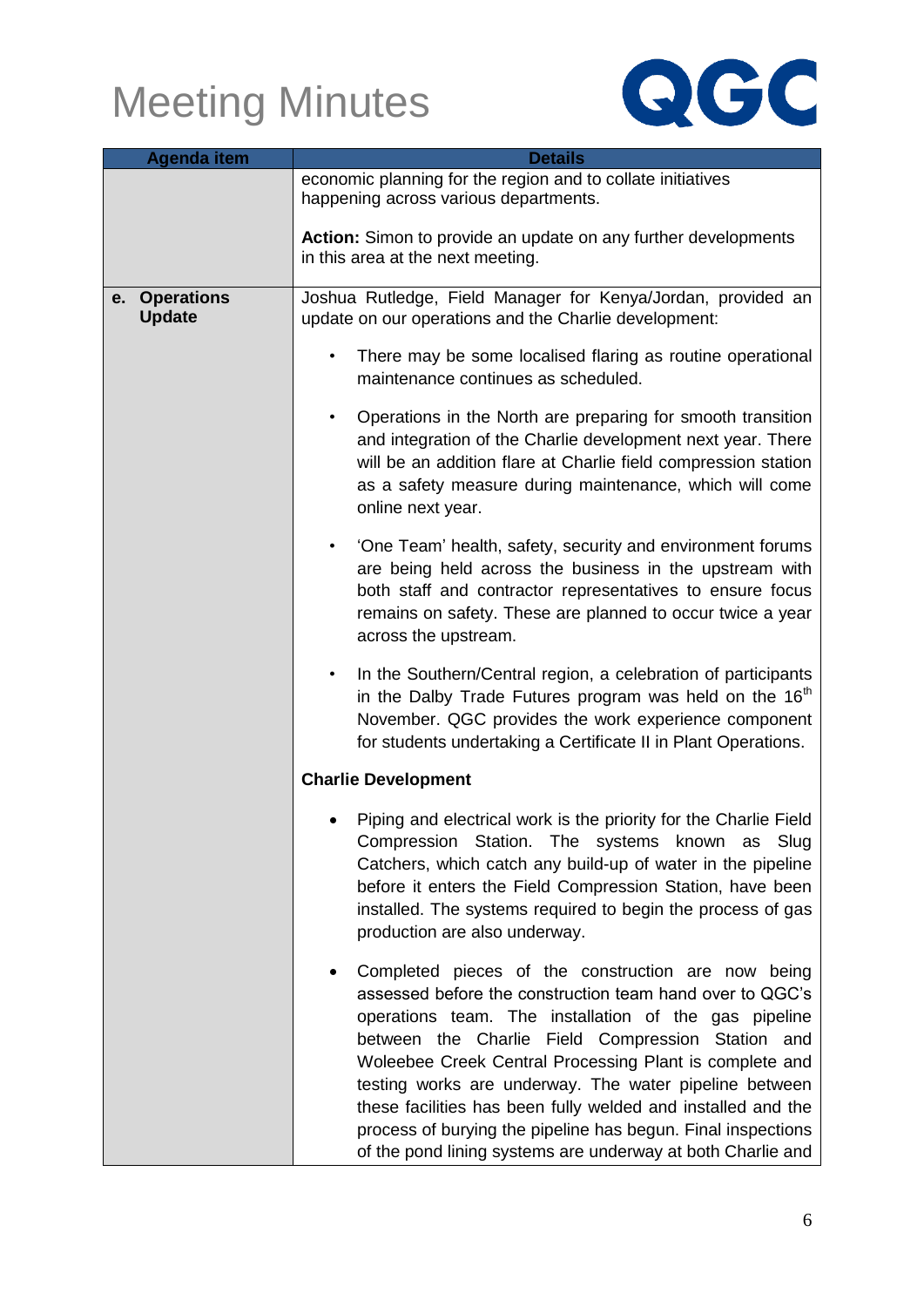

| <b>Agenda item</b>  | <b>Details</b>                                                                                                                                                                                                                                                                                 |
|---------------------|------------------------------------------------------------------------------------------------------------------------------------------------------------------------------------------------------------------------------------------------------------------------------------------------|
|                     | Phillip ponds.                                                                                                                                                                                                                                                                                 |
|                     | The Woleebee Creek Central Processing Plant substation is<br>being expanded to accommodate the Charlie development.<br>A new substation adjacent to the Charlie field compression<br>station as well as an overhead transmission line connecting<br>the two substations is nearing completion. |
|                     | <b>Noise monitoring</b>                                                                                                                                                                                                                                                                        |
|                     | Kristelle Townsend provided an update that QGC has been<br>$\bullet$<br>conducting noise monitoring near the Kenya Processing Plant<br>in accordance with the Department of Environment and<br>Heritage Protection requirements under an Environment<br>Protection Order.                      |
|                     | Monitoring conducted for a period of one month showed levels<br>$\bullet$<br>from QGC's operations did not exceed the QGC Environment<br>Authority noise criteria for 99.6% of the time, but that there<br>were four 15-minute periods where levels were slightly above<br>the criteria.       |
|                     | The results have been reported to the Department of<br>٠<br>Environment and Heritage Protection.                                                                                                                                                                                               |
|                     | Monitoring will be ongoing and we are looking to implement<br>$\bullet$<br>short and long term measures to reduce noise levels.                                                                                                                                                                |
| f. Key Topic Update | Michael Sudmalis, Water Operations Representative, provided an<br>update on QGC's water and brine management, with the following<br>key points:                                                                                                                                                |
|                     | We manage our produced water by maximising beneficial                                                                                                                                                                                                                                          |
|                     | use.<br>Northern Water Treatment Plant - very efficient, recovering<br>$\bullet$<br>97% of produced water.                                                                                                                                                                                     |
|                     | Reverse Osmosis process - 90% recovery for beneficial<br>use.                                                                                                                                                                                                                                  |
|                     | Brine Concentrators – takes 10% RO reject (by-product of<br>$\bullet$<br>Reverse Osmosis) and recovers additional 7% for beneficial<br>use.                                                                                                                                                    |
|                     | Concentrated Brine – accounts for remaining 3% and is<br>safely being stored in dedicated, purpose built concentrated<br>brine ponds.<br>At Woleebee Creek, there is one concentrated brine pond                                                                                               |
|                     | that has been built.                                                                                                                                                                                                                                                                           |
|                     | Michael clarified that the ponds that have been built are large<br>enough in capacity to store any extra brine produced a result of the<br>Charlie development being commissioned.                                                                                                             |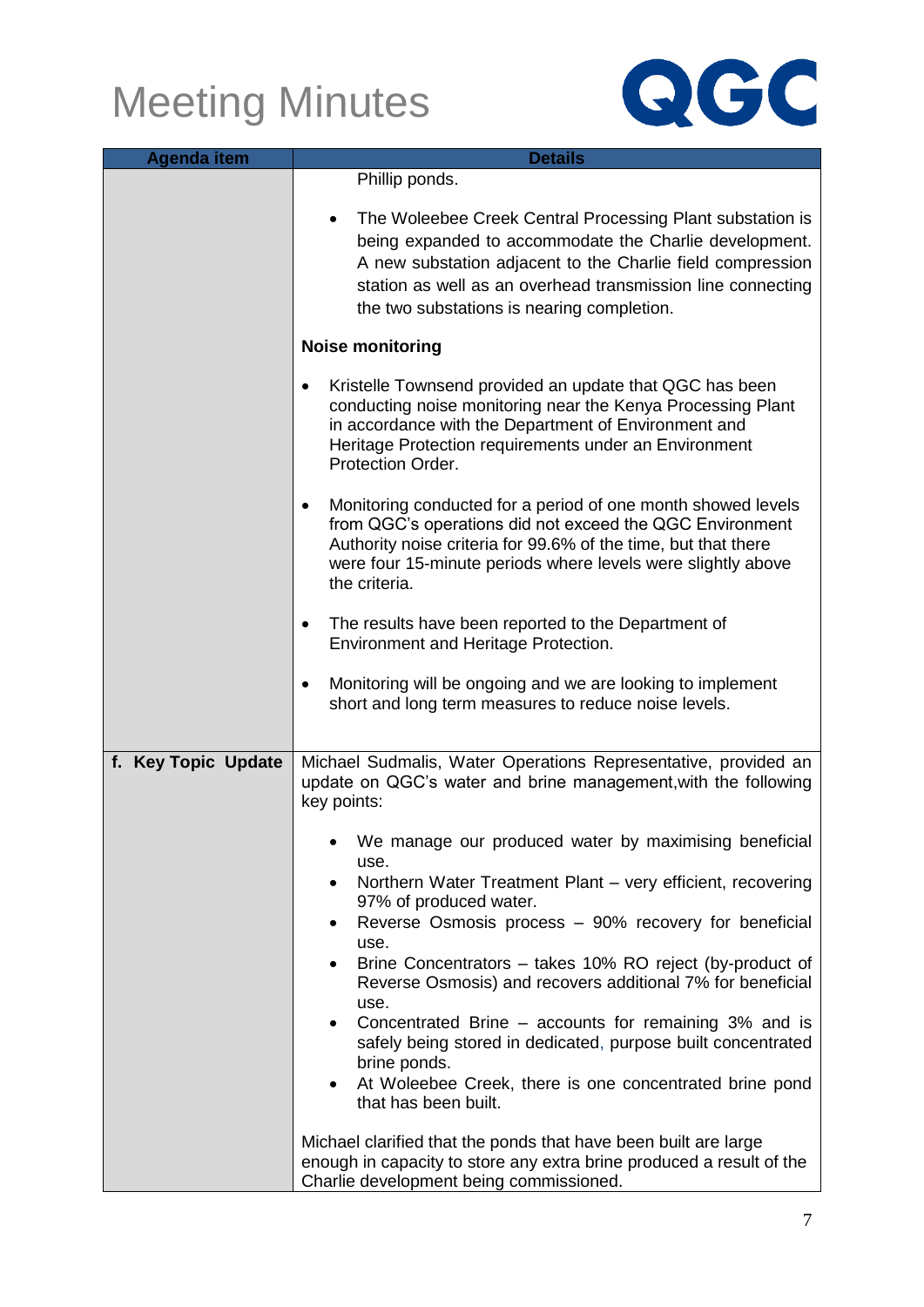

| <b>Agenda item</b>                 | <b>Details</b>                                                                                                                                                                                                                                                                                                                                                                                                                                                                                                                                                                                            |
|------------------------------------|-----------------------------------------------------------------------------------------------------------------------------------------------------------------------------------------------------------------------------------------------------------------------------------------------------------------------------------------------------------------------------------------------------------------------------------------------------------------------------------------------------------------------------------------------------------------------------------------------------------|
|                                    | Long-term brine management strategy                                                                                                                                                                                                                                                                                                                                                                                                                                                                                                                                                                       |
|                                    | QGC has investigated a number of options to manage<br>brine.                                                                                                                                                                                                                                                                                                                                                                                                                                                                                                                                              |
|                                    | On balance, when all safety, environmental, community and<br>$\bullet$<br>business factors are considered, crystallising brine into solid<br>salt form and encapsulating it for long-term storage in<br>purpose built cells is considered the most feasible and<br>optimum solution at this stage.                                                                                                                                                                                                                                                                                                        |
|                                    | As a direct result of declining brine/salt profiles, emerging<br>$\bullet$<br>crystallization technology and renewed industry<br>collaboration discussions, QGC has also endorsed a<br>strategy to defer the construction of further brine processing<br>infrastructure until after 2020.                                                                                                                                                                                                                                                                                                                 |
|                                    | A committee member asked if QGC intended to use the salt facility<br>being constructed outside of town. Michael stated that QGC had no<br>commercial arrangements with the facility and that QGC would not<br>use any externally owned or operated facilities without performing a<br>range of due diligence activities on the organisation and equipment<br>to ensure safe salt storage.                                                                                                                                                                                                                 |
|                                    | <b>Local Content</b>                                                                                                                                                                                                                                                                                                                                                                                                                                                                                                                                                                                      |
|                                    | Carlie Watson shared the latest employment and procurement<br>information as per the appended slides. Feedback was provided<br>from committee member that it would be great to have information<br>on upcoming opportunities emailed out to the community.                                                                                                                                                                                                                                                                                                                                                |
|                                    | Action: Carlie Watson to follow up on a quarterly email out for<br>procurement and employment opportunities within the QGC supply<br>chain.                                                                                                                                                                                                                                                                                                                                                                                                                                                               |
| <b>Community</b><br>g.<br>feedback | Committee members reported that there had been several bank<br>branch closures in the region that were impacting communities.<br>This was particularly raised as a concern for Wandoan community<br>but recent bank closures in Taroom and Miles were also<br>highlighted. A committee member asked if QGC could do anything<br>to assist with bank closures. Simon advised that he thought a<br>combined approach with Council would lend more weight and said<br>he would write to Council to offer QGC's support for a delegation to<br>State Government to raise the issue to see what could be done. |
|                                    | <b>Action:</b> Simon to write to Western Downs Regional Council<br>A committee member stated that the Wandoan Community<br>Commerce and Industry group were telelinking with another small<br>town to look for ideas to increase tourism in the region.                                                                                                                                                                                                                                                                                                                                                   |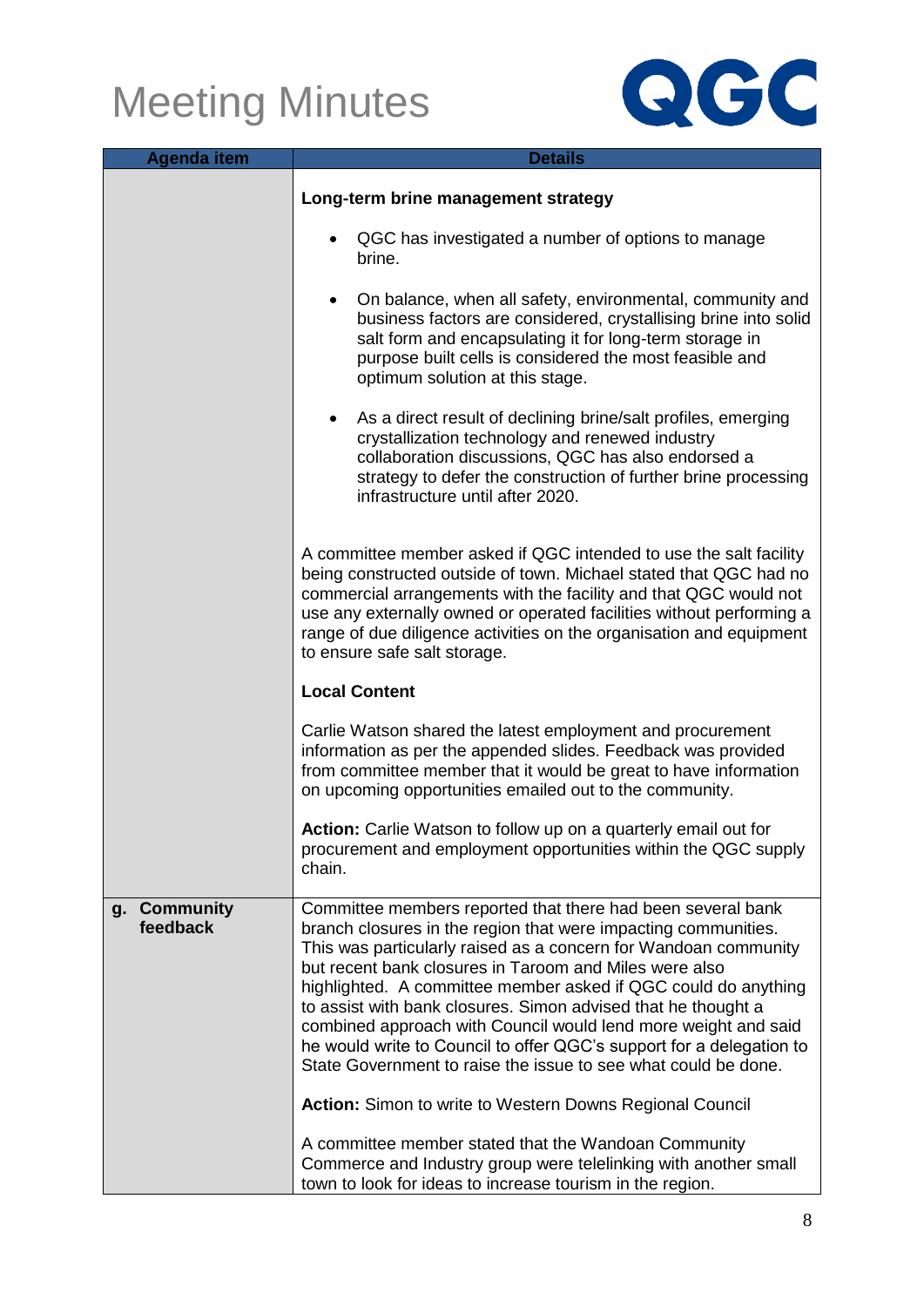

| <b>Agenda item</b>                    | <b>Details</b>                                                                                                                                                                                                                                                                                      |
|---------------------------------------|-----------------------------------------------------------------------------------------------------------------------------------------------------------------------------------------------------------------------------------------------------------------------------------------------------|
|                                       | Carlie advised that QGC were going to have some consultants<br>update some community baseline mapping in the Tara area.<br>A committee member said any previous information for Miles area<br>might be useful for them.<br><b>Action:</b> Carlie provide any previous socio-economic data for Miles |
|                                       | to committee member.                                                                                                                                                                                                                                                                                |
| h. Social Investment<br><b>Update</b> | Carlie advised QGC is going to have a fresh look at a 3 year Social<br>Investment program. After committee feedback it was decided<br>extra meetings should be held for this purpose.                                                                                                               |
|                                       | <b>Action:</b> Carlie to book in meetings for purpose of gaining feedback<br>round Social Investment.                                                                                                                                                                                               |
| <b>Items for next</b>                 | Deb Camden outlined the proposed dates for next year's meetings.                                                                                                                                                                                                                                    |
| agenda                                | <b>Action:</b> Committee members to provide feedback to Kristelle or<br>Carlie if they have any concerns regarding the proposed meeting<br>dates via email by end-January 2016.                                                                                                                     |
|                                       | No agenda items were raised for the upcoming meeting.                                                                                                                                                                                                                                               |

#### **4. General Business**

No general business items were raised.

#### **5. Meeting Close**

The next Central/Southern Regional Community Consultative Committee meeting is proposed for the 9<sup>th</sup> March in Tara, with venue to be advised. The next Northern Regional Consultative Committee meeting is proposed for the 10<sup>th</sup> March in Wandoan, with venue to be advised.

### **6. Central/Southern Gas Field Community Committee Members**

| <b>Representative</b>    | <b>Organisation</b>                         |
|--------------------------|---------------------------------------------|
| <b>Krzysztof Oracz</b>   | <b>Chinchilla Family Support Centre</b>     |
| <b>Leanne Evans</b>      | Chinchilla State School P&C                 |
| <b>Patricia Peck</b>     | Wieambilla Estates Rural Subdivision        |
| <b>Jayne Swift</b>       | Ozcare                                      |
| <b>Terri Cobb</b>        | <b>Western Downs Regional Council</b>       |
| <b>Dean Russell</b>      | Dalby State High School                     |
| <b>Kimberley Lingard</b> | Chinchilla Community Commerce and Industry  |
| <b>Ros Wade</b>          | <b>Tara Neighbourhood Centre</b>            |
| <b>Beth Wood</b>         | Dalby Welcoming Community Committee         |
| <b>Peter Cox</b>         | <b>TAFE Queensland South West</b>           |
| <b>Cr Kaye Maguire</b>   | Councillor - Western Downs Regional Council |
| <b>Gayle Porter</b>      | Tara Futures Group Inc                      |
| <b>Louise Sanderson</b>  | <b>Goondir Health Services</b>              |